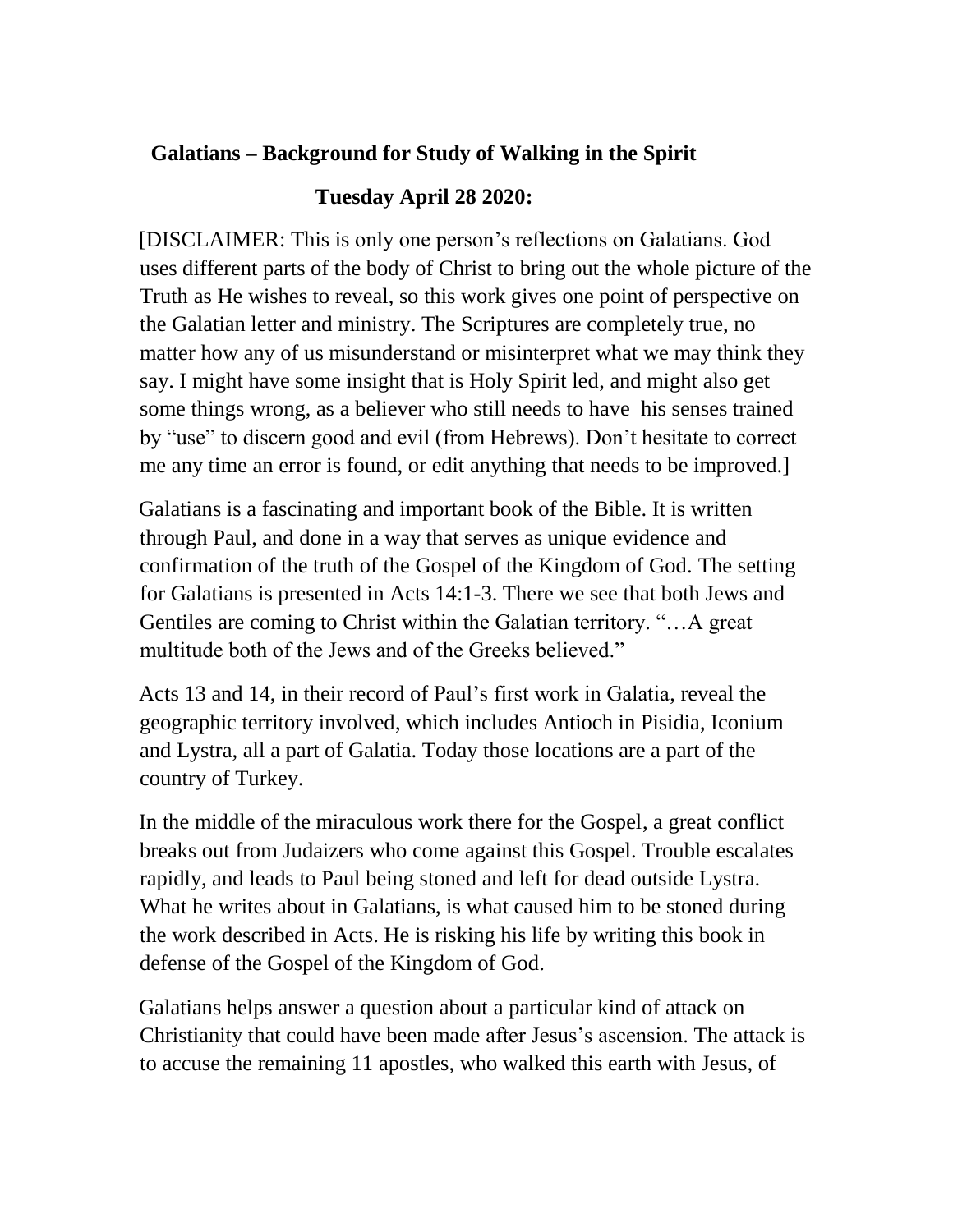being from some sort of cult. The argument there is focused on the fact that they were influenced only by a singular charismatic personality. Jesus would be discounted as some kind of overpowering speaker and a kind of magician, not the only Begotten Son of the Father. We have seen some charismatic types among political and religious figures during the 1900s and early 2000s so the concept of a charismatic personality having an unnatural power over people should not be new to us.

How can we confirm that those 11 apostles, unusually affected by Jesus's powerful influence, really knew and walked the truth? Is there any independent evidence to suggest they were under more than the power of a cult that was distorting the Scriptures in a charismatic personality?

Remember that a major cause for Paul writing this letter is that the Judaizers are specifically pushing circumcision and other aspects of Torah law onto believers here in the Galatian churches. Those Judaizers were from the area where the people had stoned Paul. So why should Paul then risk life and limb in writing some of the strong criticism of Galatians? What was being pressed upon the Galatians would effectively denigrate the power of salvation through the blood of Christ, and only the blood of Jesus Christ. Paul is risking everything to hold to the only true Gospel.

Think about this one issue- the whole transforming power of the Gospel of the Kingdom of God. The central perversion in the kind of attack of the Judaizers against the Galatians is that Christ alone cannot save. We must add first circumcision onto surrendering our lives to Christ, which takes us down the legalistic road to self-motivated works, not faith initiated works done in response to the Father's leading. Self-centered denial of certain habits is another example of such works.

[Once a person heads down this self-destructive trail of salvation depending partly on some other requirement[s], there is no end of extras we will need to cover our sense of inadequacy, and our growing fear of not being able to measure up. That route ends up in a kind of continual guilt trip].

 $^{+}$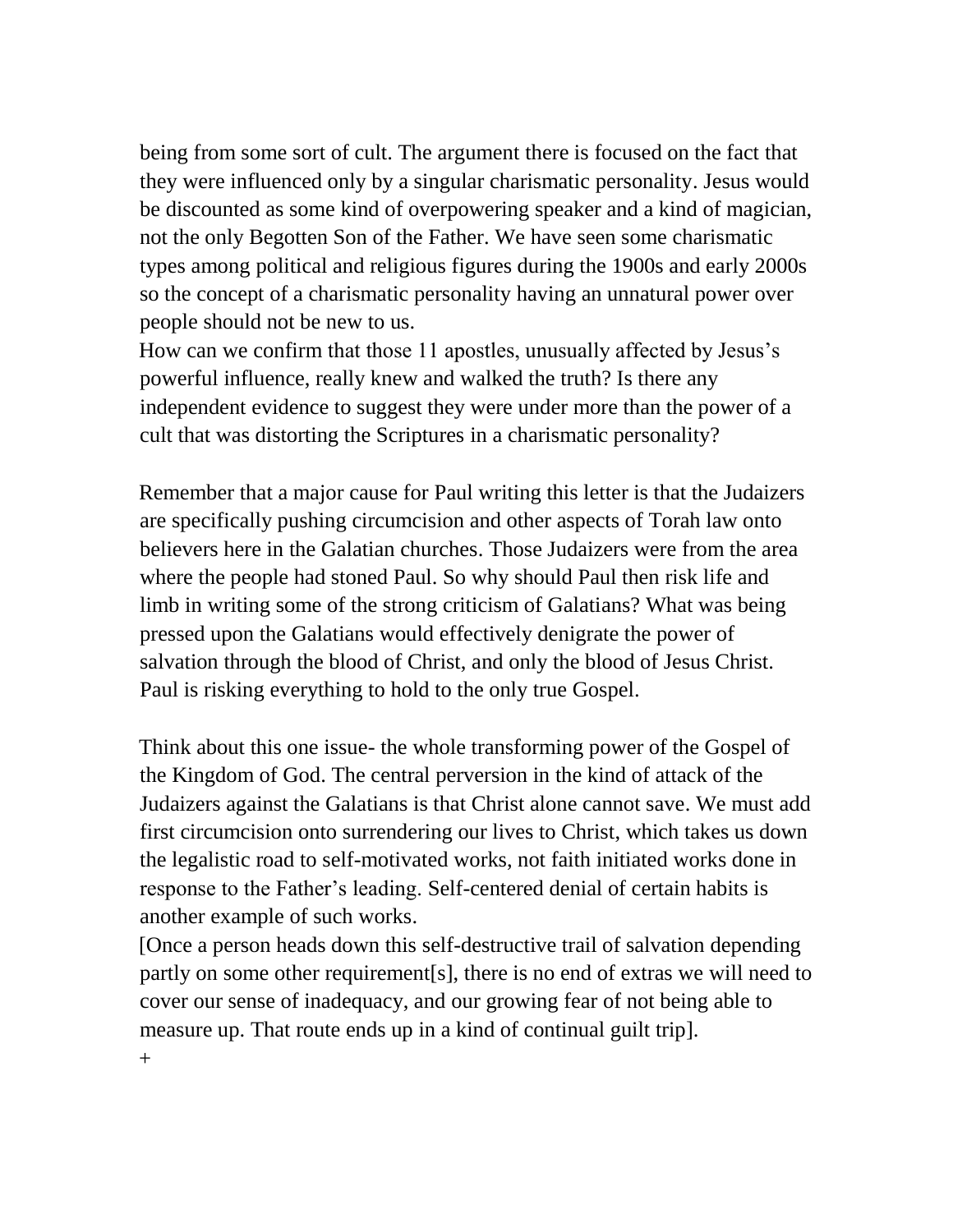Do we get tricked into thinking that Christianity is really a lot of dos and don'ts? Do we descend to the kind of thought that "Jesus PLUS something is what really saves…." That trap prevents us from fully experiencing the LIBERTY THAT IS IN CHRIST (Galatians 5:1, 2), and from being able to live the kind of joy filled life that attracts the attention of people without Christ.

Besides the conflict over returning to legalistic Jewish practices, some or many of the Galatians in this letter are turning back to what Paul describes as the elemental things of the world, traditions and practices from the Gentiles' background. Paul frankly confronts both groups of believers with this statement: "I marvel that you are turning away so soon from Him who called you in the grace of Christ…" There is serious trouble in Galatia with people leaving the true faith that had been growing strongly among them. So Paul is taking on the error here that is evidenced among the Galatian believers. It is damaging both the Gentile and the Jewish believers.

Paul's very isolated 17 plus years during his personal growth, leading up to this letter, provide us with good questions that we can ask about the pathway over which Paul has come. His growth in faith contrasts with that of the 11 other apostles, as well as with the other believers that came from the three year walk of Christ on the earth, and also the year that followed after the Crucifixion.

My impression of a key to why Galatians happened is- the Lord God Almighty planned for all of this Galatian experience with Paul, and the separate experiences of the eleven others as an independent confirmation of the Kingdom Gospel truth. I believe He very deliberately brought together Paul's life in Christ completely removed from the apostles' Gospel. Paul's independent journey helps put to rest any confusion causing people to think that the other apostles might have come from a personality cult. They all speak the same Gospel of the Kingdom.

In fact, the Lord took a man who was paradoxically a great enemy of the Gospel (See Gal 1:13, 14, I Cor 15:9 and Gal 1:23); who also was one of the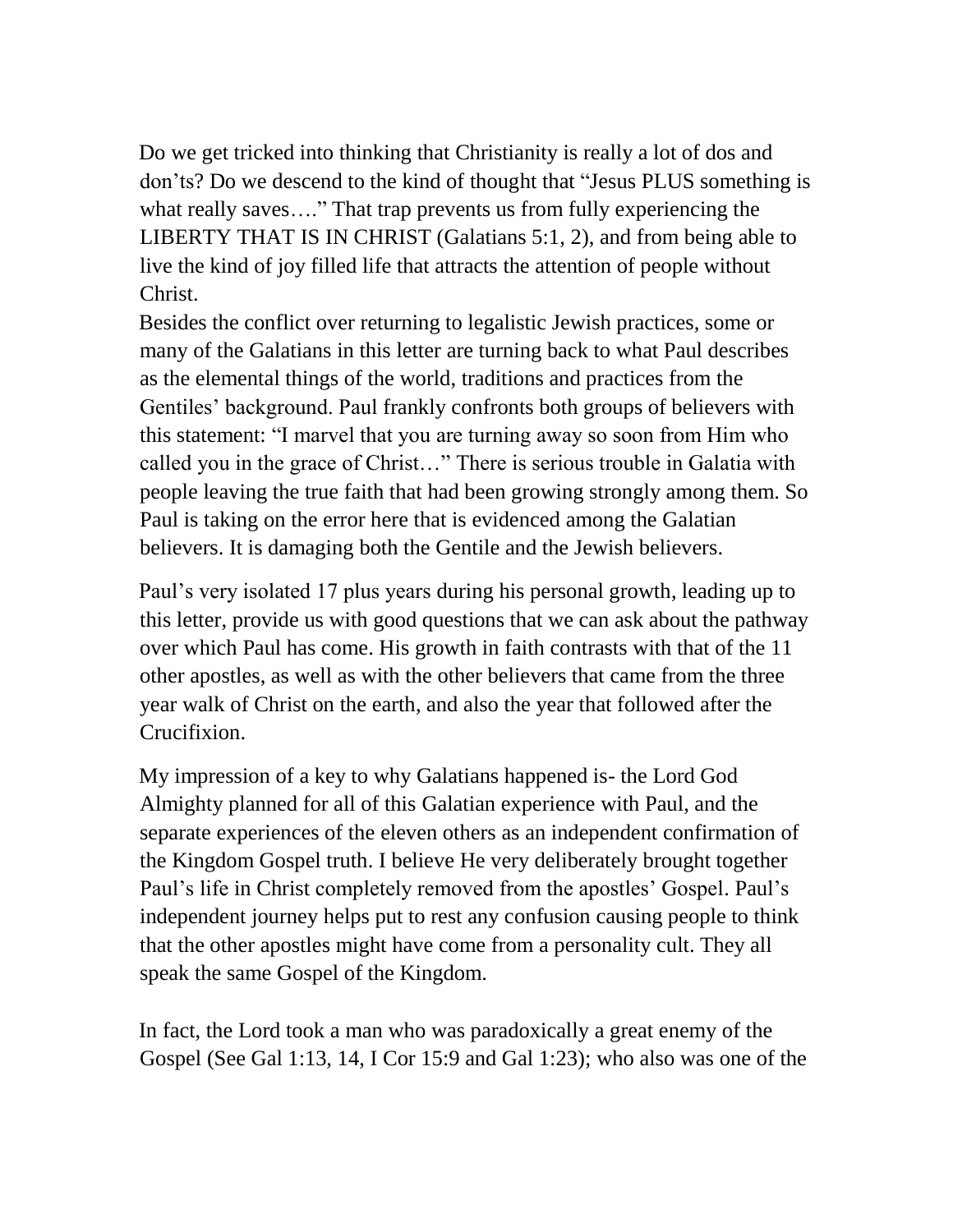most "religious" Jewish men in His Jewish traditions; and a Jew of the most highly religiously educated Pharisees. And the Lord used him` as the vehicle through whom He gave this startling confirmation of the ministry of Jesus and the Gospel of the Kingdom of God.

And so Galatians begins immediately speaking of Paul's isolation: "Paul an apostle, NOT from man, NOR through man, but through Jesus Christ, and God the Father." Maybe one of the most important points we need to get from the book of Galatians is the following reality: since this book has no connection to any teaching by the other apostles, it independently confirms the Gospel truth. Our eternity depends on the blood of Jesus Christ, and only the blood of Christ.

This book on Galatians is also removed from any influence of Jesus's earthly ministry, other than how Christ's earthly work brought out the persecutor in Paul. Until after Christ's Ascension, just 10 days before the great Pentecost event, Paul remained a dedicated enemy of Christ and His followers. So then, this Gospel teaching in Galatians came by a revelation (Gal 1:11) "of Jesus Christ" to Paul the apostle, and only the revelation of Jesus to him after Pentecost and the Ascension were history.

There is something so important about the pure Gospel of the Kingdom, or so profound as we see in statements elsewhere, as in Eph 6 "the Gospel of peace;" or Mark 1 "the Gospel of Jesus Christ, the Son of God." In Romans 1:16 Paul announces, "I am not ashamed of the Gospel of Christ, for it is the power of God to salvation to everyone who believes, for the Jew first, and also for the Greek." Also, we see that great explanation in I Cor 15:3,4 "For I delivered to you first of all that which I also received: that Christ dies for our sins according to the Scriptures. And that He was buried, and that He rose again the third day according to the Scriptures…. And that He was seen" by more than 500 witnesses, many of whom were alive when Paul wrote this Scripture. I Cor 15:3,4 is grounded in solid evidence in that day of the truth of what Paul had said.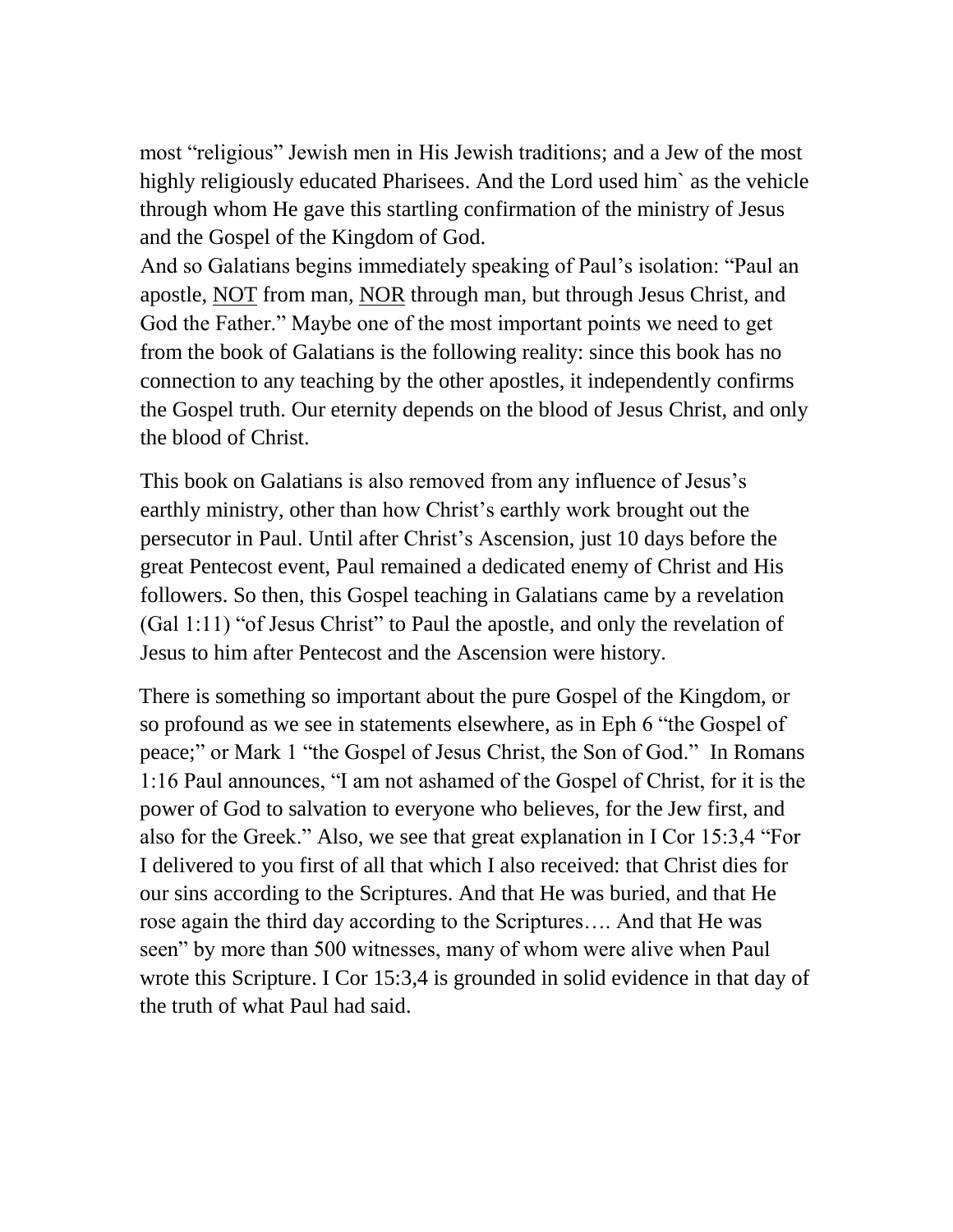We have a great challenge coming to the full realization of our liberty in Christ for many reasons, which are a subject for another work. However, to emphasize again, the point about Paul's unique role in the proof of the Gospel truth depends in part upon his very much isolated learning of the Gospel. This letter, as a completely unique presentation of the Gospel of Christ. That fact helps drive home the fact that Paul's supernatural understanding of the Gospel is identical to what separately had been established with the apostles during Christ's earthly ministry.

Reflect on, and pray over the following confrontational questions that Paul is led to raise with the Galatians as the Holy Spirit directs this examination of the Gospel of the Kingdom, and only the Gospel plus nothing else.

1. The [enemy attempt to add to the Gospel] crisis in Galatia prompted Paul to state outright in Gal 1:6: "I marvel that you are turning away so soon from Him who called you in the grace of Christ, to a different gospel…"

PAUL ASKS A NUMBER OF QUESTIONS THAT SHOULD HELP FOCUS OUR ATTENTION ON THE ENEMY's ATTACK ON THE PURE GOSPEL:

Gal 3:1 "O foolish Galatians! Who has bewitched you that you should not obey the truth…"

Gal 3:2 "Did you receive the Spirit by the works of the law, or by the hearing of faith?"

Gal 3:2,3 "Are you so foolish? Having begun in the Spirit, are you now being made perfect by the flesh?"

Gal 3:5 "…He who supplies the Spirit to you and works miracles among you, does He do it by the works of the law, or by the hearing of faith?"

Gal 4:9 "…how is it that you turn again to the weak and beggarly elements, to which you desire again to be in bondage?" And finally, Gal 5:5 "You ran well. Who hindered you from obeying the truth?"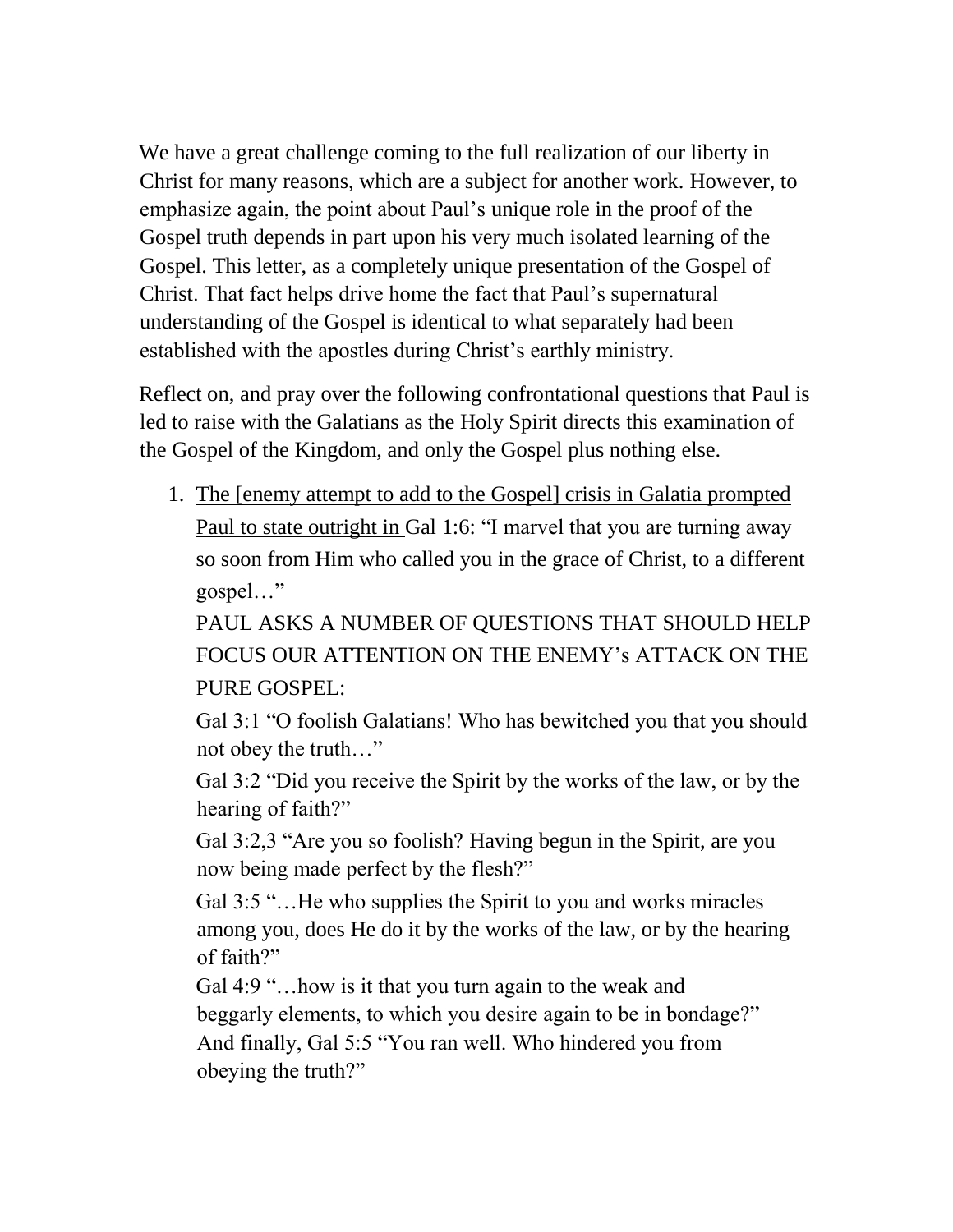WHAT DO THESE VERSES ABOVE MAKE US THINK ABOUT? What are our thoughts about things that give us a guilt trip? Are we fully experiencing the PERFECT LAW OF LIBERTY, OR ARE THERE REGRETS THAT ARE CLOUDING THE JOY OF THAT LIBERTY? AM I PULLING EMOTIONAL DAMAGE ALONG WITH ME, SOME KIND OF ANGER, REGRET, LONGING FOR THE PAST, SOME FALSE SENSE THAT I FAILED TO MEET MY DESTINY? I suggest that these kind of thoughts conflict with Paul's personal testimony that he forgot what lay behind, and he pressed forward. Write down any kind of regret that we need to cast on Him, and release these things to Jesus in faith.

2. Summarizing the independent Gospel points revealed to Paul as he first mentions them in the letter is as follows, and is crucial to the remainder of New Testament history. How would we position ourselves in our walk with Christ if the following history was our own?

Paul's pathway to when this letter is written:

a. About A.D. 32, not long after the Ascension, Paul heads to Damascus to persecute believers and Gal 1:12 reveals what happened in the 3 year period beginning with when he was physically confronted by the Lord Jesus on the road to Damascus and the next years after: "it [the Gospel] came through the revelation of Jesus Christ"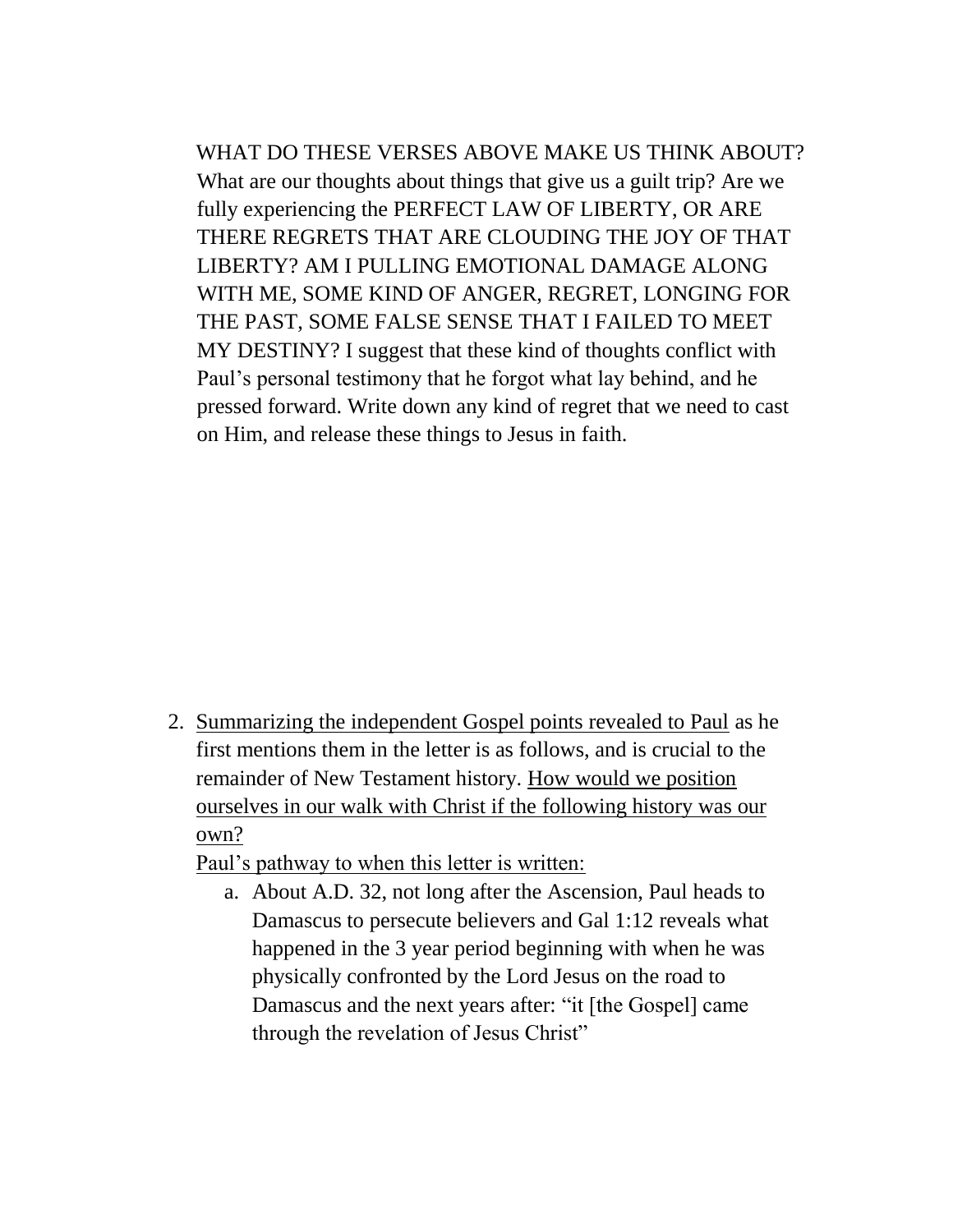- b. Gal 1:16 "to reveal His Son in me" which started on the road to Damascus when Paul was blinded by the Lord Jesus Acts 9:5 "I am Jesus, whom you are persecuting…"
- c. Acts 9:6-19 Jesus has Paul go into Damascus where Paul waits in prayer for three days, and Ananias comes to give him his sight, and filling of the Holy Spirit. The Lord reveals Paul's surrender to Annanias in such a way that when Ananias greets him he calls him "brother."
- d. Gal 1:15-17 Paul has three years in Arabia, and back in Damascus, learning the Gospel from God alone.
- e. Gal 1:18-20 He goes for 15 days to see Peter, and Jesus's brother James, and confirms the Gospel vision he had received. These two men have been called as apostles by the Lord and are an important check for Paul on what he needs to confirm from His three years with the Lord.
- f. Then Paul goes to Cilicia and Syria, and after 14 years, with Barnabas, Titus, and some others, he returns to Jerusalem (Gal 2:2 "by revelation… "lest by any means I might run, or had run in vain…" [Gal 2:3 Titus not being circumcised is an example that Paul gives regarding the subject of whether or not he had run in vain. [This trip is highlighted in Acts 15, including the great dispute over circumcision.]

So, again, how would we walk and live if we went through what Paul described? What kind of power do we see in the Gospel that Paul is fighting for, and risking his life for in Galatians?

Paul in his insecurities here is pushing for and pursuing to find out where he fits in God's plan for mankind. Someone recently mentioned to several of us in a home study group that hypocrisy is focusing on something outward rather than what God is doing inside us. What is within us concerns the real work of God, not some kind of show of something that we are not. Circumcision is outward, a superficial change, not Spirit [like Jesus]. (See Philippians 3:3)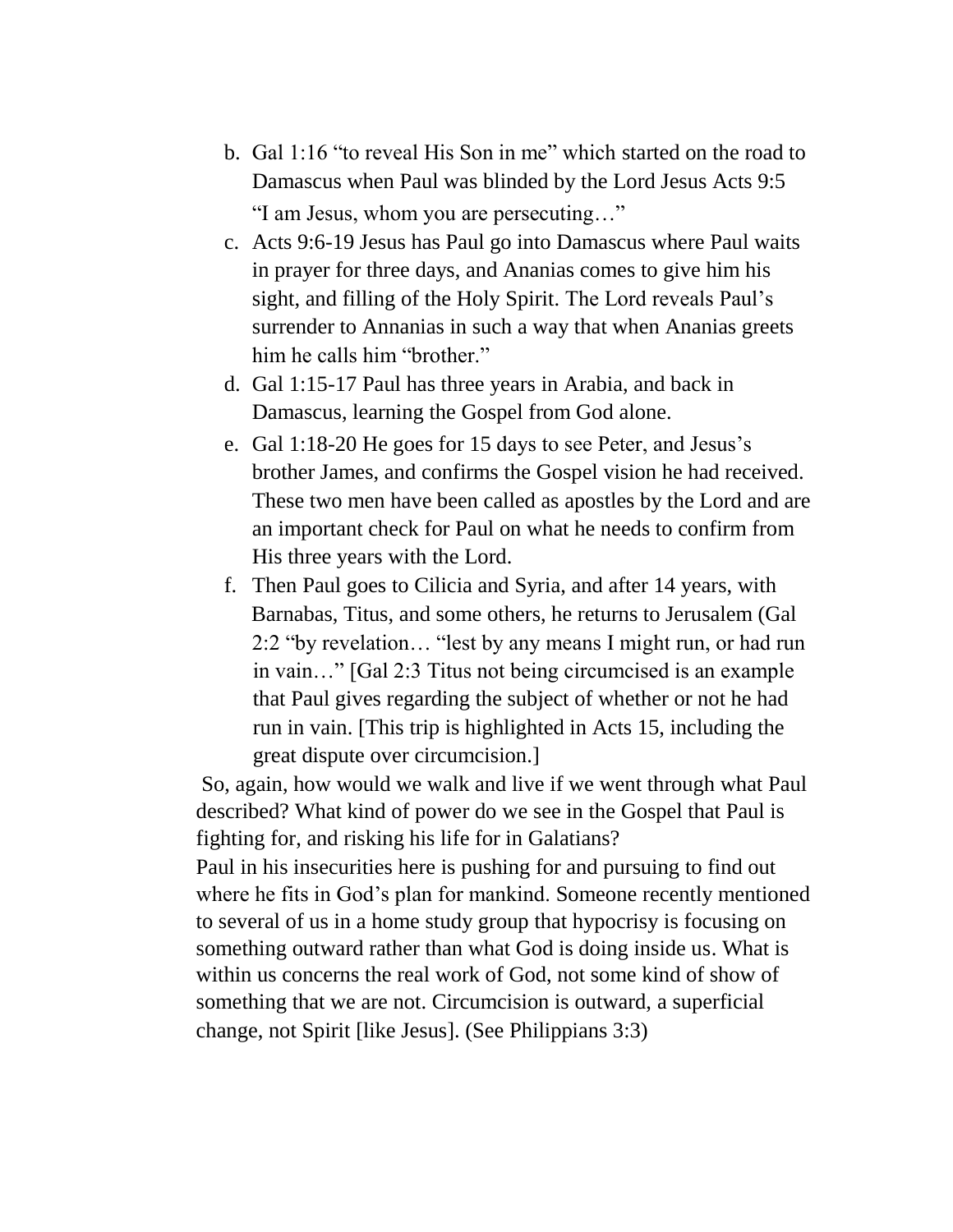How do the subject of forgetting what lies behind, how do we release to the Lord those regrets and the emotional baggage (and in many folks actual physical wounds and injuries from abuse) and leave all this behind in seeking our place and calling for the Gospel wherever we may live?

- 3. The Gospel of Christ is at stake here in Galatians in the attack to add to Christ's sacrifice, resurrection and ascension. That attack has been repeated again and again in history. So, let's list here from Galatians what are the critical points of this completely independent Gospel of the Kingdom? His first mention in the letter is here listed:
	- a. Paul mentions one of the most important Scriptures on faith from the Old Testament (the Abrahamic covenant) Gal 3:11 "But that no one is justified by the law in the sight of God is evident, for 'the just shall live by faith..." If I think that I can personally, of myself, bring anything worthy to the Lord God, I have in effect denied His holiness, which is absolute. By the way, Hab 4:2, quoted here, is one of only two Scriptures all the way though the Scriptures until we get to Matthew, with the word "Faith."
	- b. First mentioned Gospel Truth: Gal 1:1 Paul's apostleship is from the One "who raised Him [Jesus Christ] from the dead…"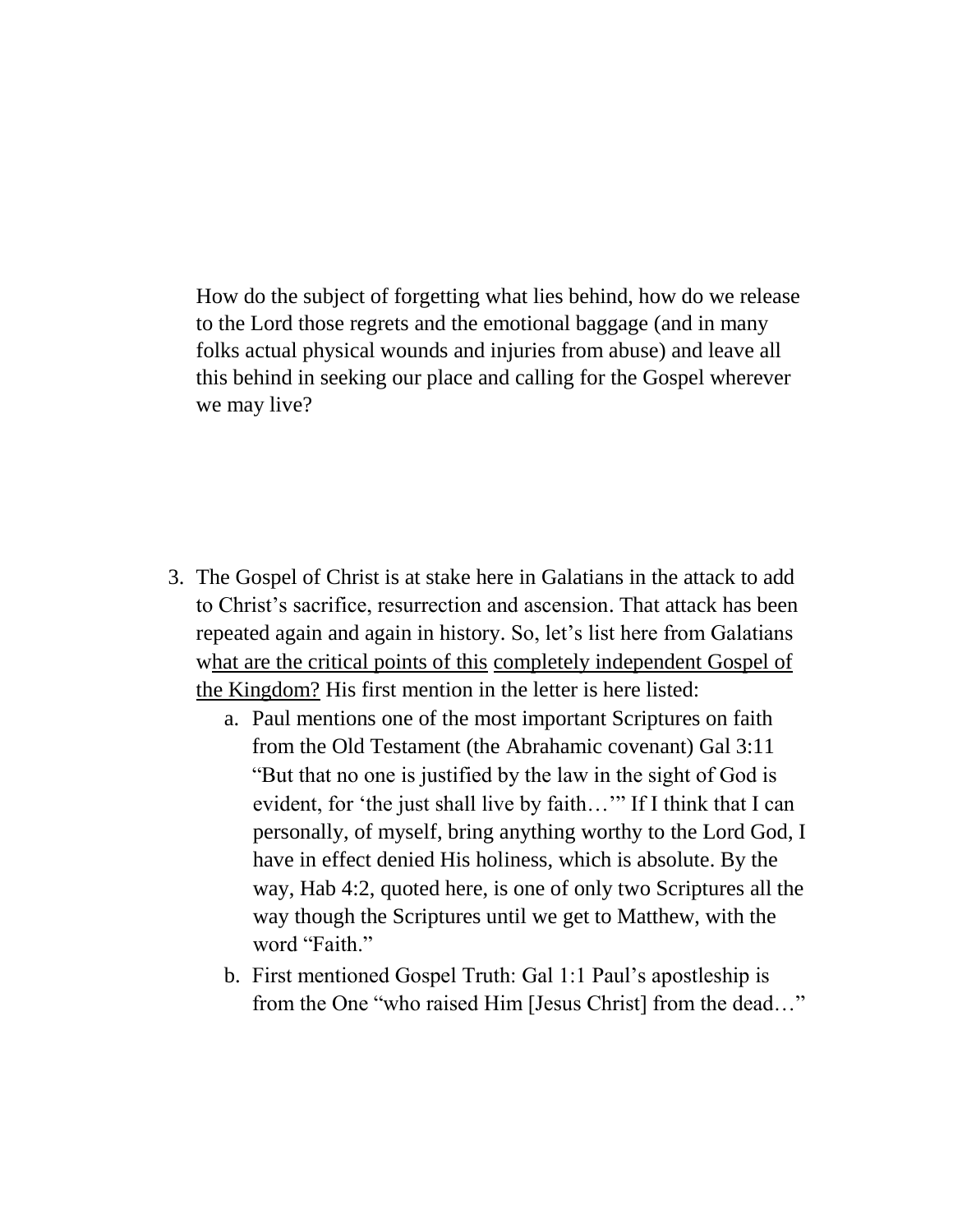- c. Gal 1:3 ""our Lord Jesus Christ." Jesus, and He alone has lordship over us, I have nothing I can offer to affect Justification and Redemption, except to surrender to Him.
- d. Gal 1:3 "…who gave Himself for our sins" If I try to add anything to this Eternal Act of Sacrifice, I destroy (?) or at least eternally insult the Truth of what he did.
- e. Gal 1:3 "…that He might deliver us from this present age…" Jesus desperately wants to get them out of the exact perverted destruction of truth, bondage, and all that goes with it, that the Judaizers are trying to force upon them.

Let's ourselves below list the critical points of the Gospel, and imprint these in our hearts? (Romans 12 refers to this kind of work as being transformed by the renewing of our minds.) Are we really seeing this the way that the Holy Spirit put this down through Paul?

Am I seeing things in how I thought about the Gospel, that the truth in Galatians is making me rethink? What are some examples?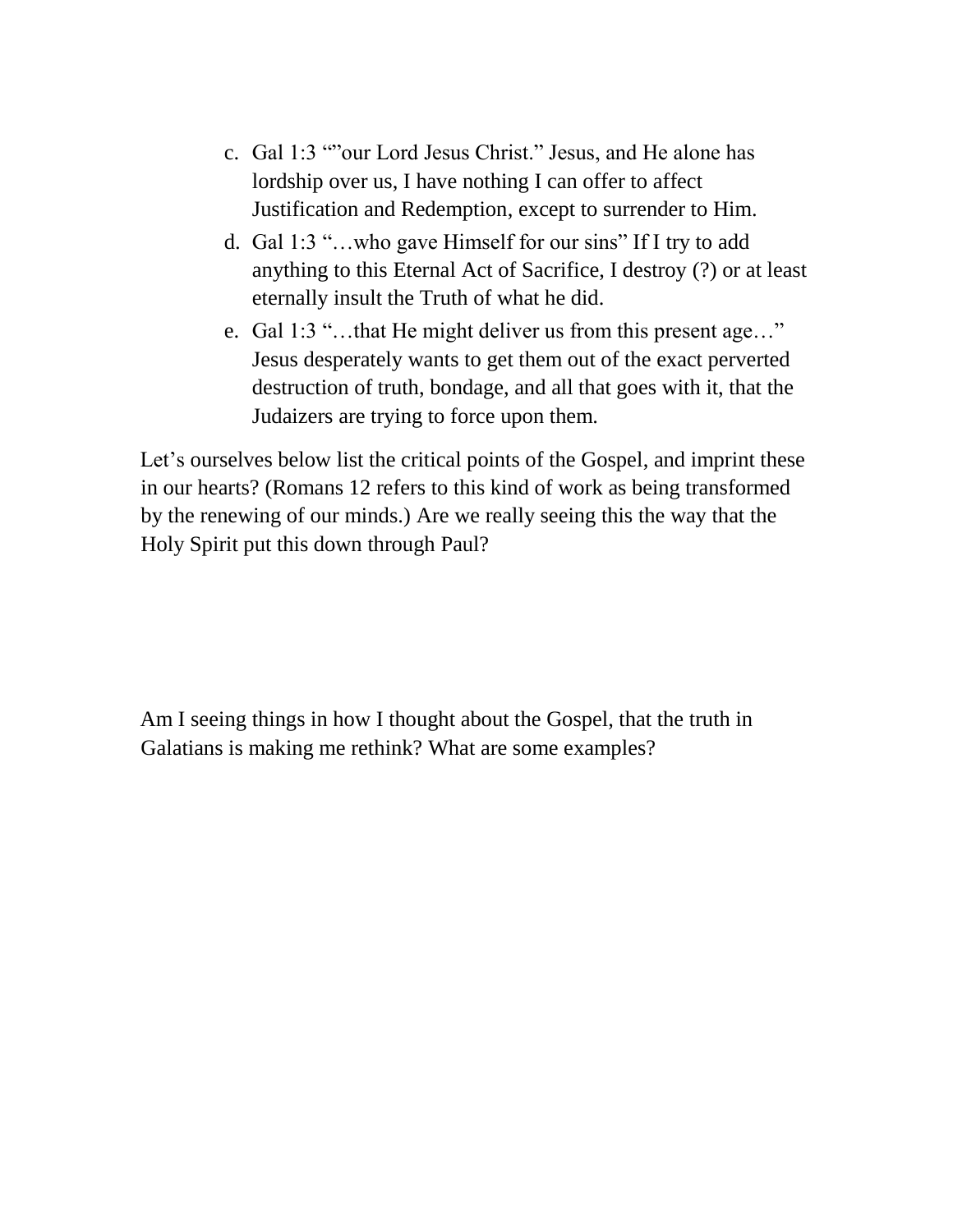Paul's former life, in many ways, boiled down to this statement here in Galatians 1:13 "I persecuted the church of God beyond measure, and tried to destroy it…." He is telling them he was the enemy of enemies of the Gospel. If this guy is the one writing Galatians, if he has rejected his persecuting past of Christians, and now is being persecuted and tortured for exactly what he writes in this letter, then we had better pay close attention.

## WHAT IS REQUIRED OF US?

There is a faith demanded of us in Galatians that, in my opinion, defies human reasoning. Gal 5:5 "We through the Spirit eagerly wait for the hope of righteousness by faith." Here is part of the mystery of this "pie in the sky by and by" kind of statement to those who would demand "show me the wounds…" Our faith, in the great mystery of godliness, is bound up in a personal hope of righteousness. That hope is centered in our hearts, it is not a visible, tangible, physically identified mark on us.

When we learn that Jesus became for us (I Cor 1:30) wisdom from God- and righteousness, and sanctification and redemption," we then have to learn to stand upon the intangible reality that He is, in fact, our righteousness, our sanctification, our wisdom and our redemption. As difficult as it may be, we need to say that we are righteous, sanctified, redeemed, and that we now have wisdom. For me the key is this, " Jesus is my wisdom, and my righteousness, sanctification and my redemption. This invisible reality is another situation similar to Jesus's description of the invisible wind in John 3. We cannot see the wind, but it will act on everything and there will be results that we can see, if we have eyes to see.

The physically un-seeable facts are:

Through the Spirit, Who is invisible [like the John 3 wind comparison that Jesus gave to Nicodemus]:

We wait, no one can measure our waiting;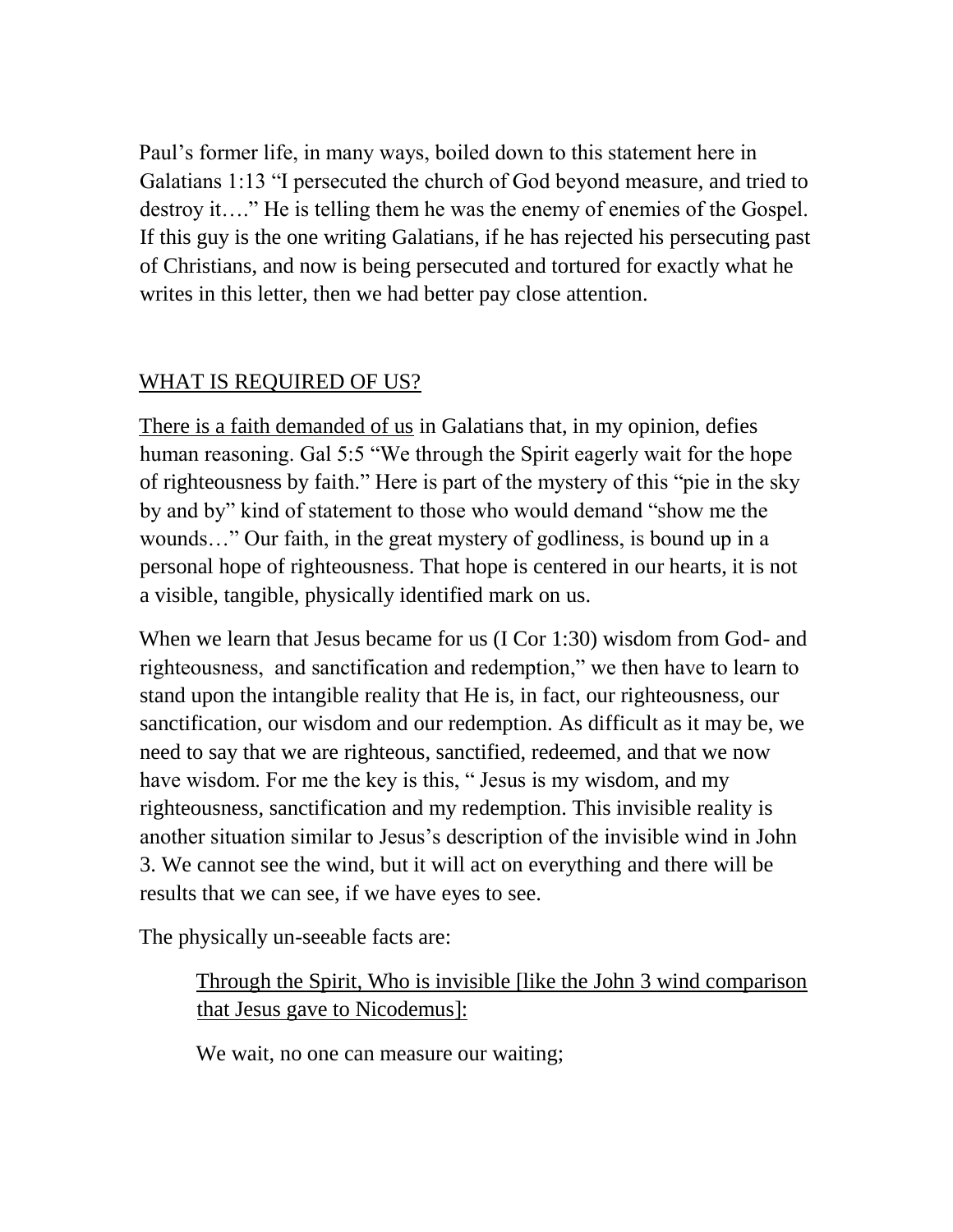We grasp righteousness [that of Christ Himself] in our hearts, again unseen;

And we grasp righteousness through FAITH… again an invisible truth;

WE CAN help ourselves with personalizing Biblical truth like I Cor 1:30, He IS our righteousness, our wisdom, our sanctification, He is our redemption

One key theme of Galatians: Gal 5:1 "Stand fast therefore in the liberty by which Christ has made us free:"

## PROCLAIMING THESE FOLLOWING TRUTHS AND PERSONALIZING THEM TO EACH OF US IN PRAYER WILL PROVIDE SUPPORT TO US GROWING IN WALKING IN THE HOLY SPIRIT:

Gal 3:5 We, by faith, Proclaim our Holy Spirit and our miracles 3:4 We are, in the Spirit, attaining perfection 3:5 We will continue to speak things of the Spirit so we keep receiving the Spirit by faith [Example, Annanias to "brother" Saul, "be filled with the Spirit…" This is a continuing need, and Ephesians emphasized our need to be filled with the Spirit, and compares it with the effects of drinking wine, that wear off after time.

[For your meditation later: I John 3:23, John 6:29, and here Gal 3:6-8 We are blessed with Abraham by faith, our Believing in God and He whom God sent is unto our righteousness [but mysteriously only His] 3:8 We stand in our Justification by faith

3:8 We have been blessed in Abraham, We proclaim that we are living by faith